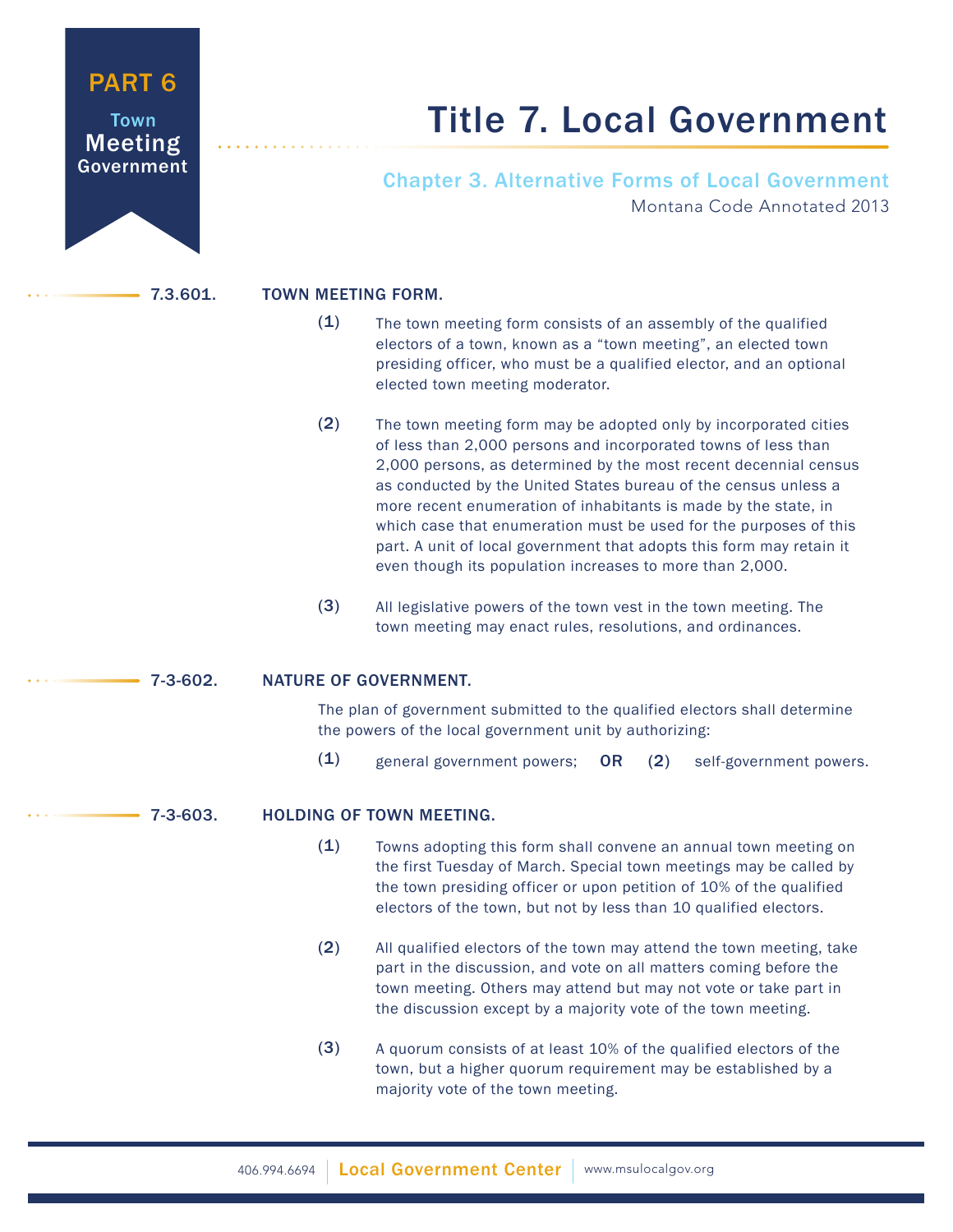- The election of town officials must be nonpartisan and must be by a plurality of those qualified electors present and voting. All other voting in the town meeting must be by a simple majority of those qualified electors present and voting. (4)
- Election of officials must be by secret ballot. Other voting must be by secret ballot upon the request of at least five members of the town meeting. (5)

### 7-3-604. MEETING AGENDA.

An agenda of the town meeting and a list of all elective and appointive offices to be filled must be prepared by the town presiding officer, who shall publish the notice as provided in 7-1-4127. Upon written petition of at least 10% of the qualified electors of the town but not less than 10 qualified electors, the town presiding officer shall insert a particular item or items in the agenda for the next annual or special town meeting. The town meeting agenda may include an item entitled "other business" under which any matter may be considered by the town meeting, except any matter dealing with finance or taxation may not be considered under "other business".

### 7-3-605. AGENDA AND CONDUCT OF INITIAL TOWN MEETING.

The first agenda of the first town meeting following the adoption of this form must be established by the local study commission. At that town meeting the presiding officer of the local study commission shall preside over the election of the presiding officer of the town, after which the presiding officer of the town shall preside.

# 7-3-606. SELECTION, ROLE, AND DUTIES OF TOWN PRESIDING OFFICER.

- The town meeting shall elect a town presiding officer for a term of not less than 1 year or more than 2 years. An unexpired term of a town presiding officer must be filled at the next annual or special town meeting.  $(1)$
- The town presiding officer is the chief executive officer of the town and shall: (2)
	- enforce laws, ordinances, and resolutions; (A)
	- perform duties required by law, ordinance, or resolution; (B)
	- administer the affairs of the town; (C)
	- prepare the town meeting agenda; (D)
	- attend all annual and special town meetings; (E)
	- recommend measures to the town meeting; (F)
	- report to the town on the affairs and financial condition of the town; (G)
	- execute bonds, notes, contracts, and written obligations of the town, subject to the approval of the town; (H)
	- appoint, with the consent of the town meeting, members of all boards and appoint and remove all employees of the town; (I)